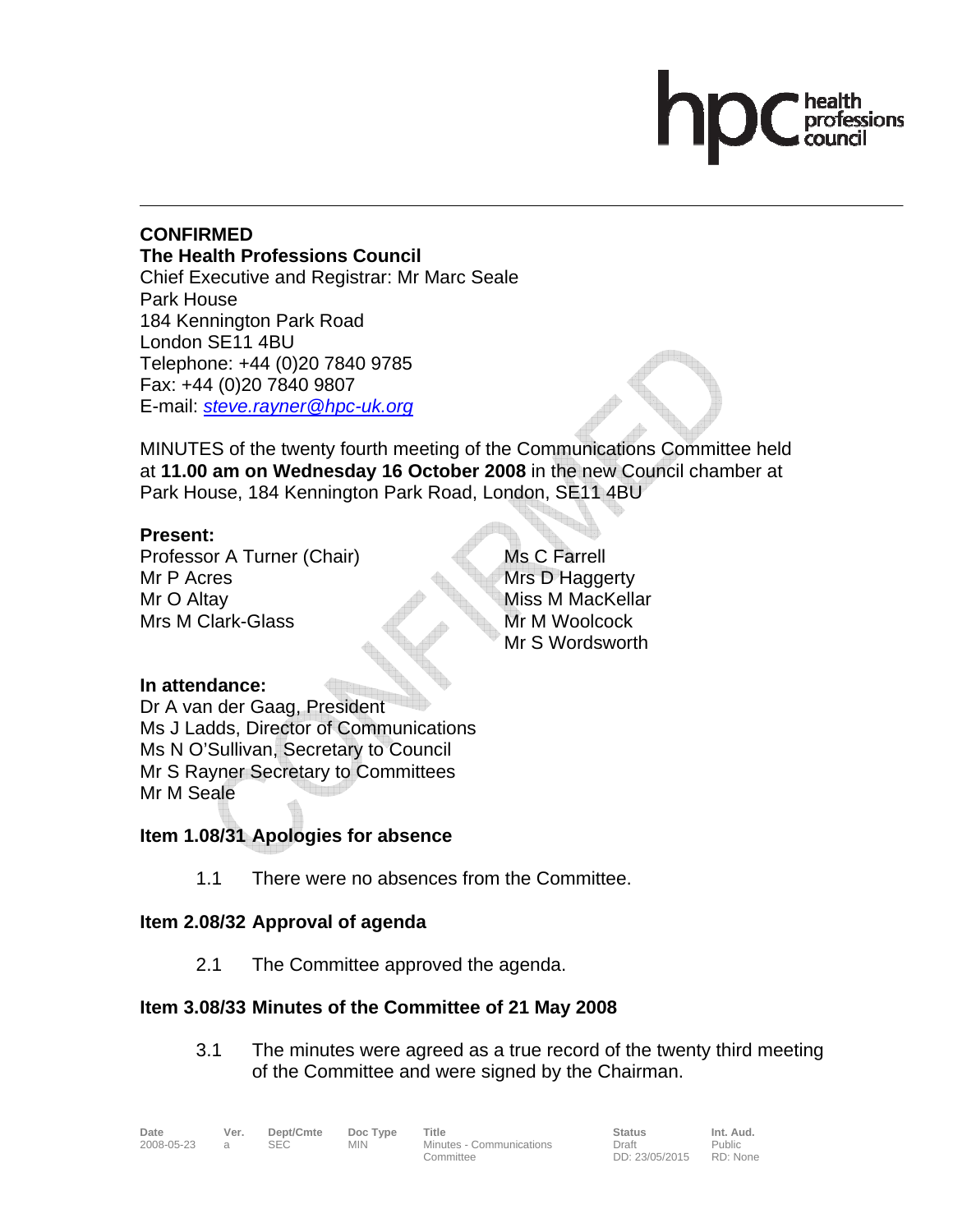# **Item 4.08/34 Matters arising from the Committee of 21 May 2008**

- 4.1 The Committee received a paper from the Executive asking it to note the actions taken in relation to maters arising from the meeting of 21 May 2008.
- 4.2 The Committee noted the actions.

# **Item 5.08/35 Director of Communications Report**

- 5.1 The Committee noted that the Director of Communications had not submitted a written report because the updates given by the Communications Managers were comprehensive.
- 5.2 The Committee noted that the Communications team was not present at the meeting because there were members attending the Scottish National Party Conference and the Chartered Society of Psychotherapists Congress. This was typical of the increase in attendance of profession specific events undertaken by the Department.
- 5.3 The Committee noted that Communications were taking part in a number of organisation wide projects which were not captured in the individual managers' reports.
- **ACTION: Director of Communications** to submit paper on cross office projects to January 2009 meeting
	- 5.4 The Committee noted that Sarah Giles would be leaving her post as Communications Officer shortly to return to New Zealand and thanked Sarah for the contribution she had made to the work of the department over the last three years.
	- 5.5 The Committee acknowledged the positive feedback HPC communications work generally received, and thanked the Communications team for their continuing hard work.

### **Item 6.08/36 Commission for Healthcare Regulatory Excellence Review of the Nursing and Midwifery Council (and HPC performance review)**

6.1 The Committee received a paper from the Executive introducing the Commission for Healthcare Regulatory Excellence (CHRE) Review of the Nursing and Midwifery Council (NMC). The Committee noted that at its meeting of 3 July 2008, Council requested that the HPC Committees discuss the report and its implications for the work of

| Date       | Ver. | Dept/Cmte | Doc Type   | Title                    | <b>Status</b>  | Int. Aud.     |
|------------|------|-----------|------------|--------------------------|----------------|---------------|
| 2008-05-23 |      |           | <b>MIN</b> | Minutes - Communications | Draft          | <b>Public</b> |
|            |      |           |            | Committee                | DD: 23/05/2015 | RD: None      |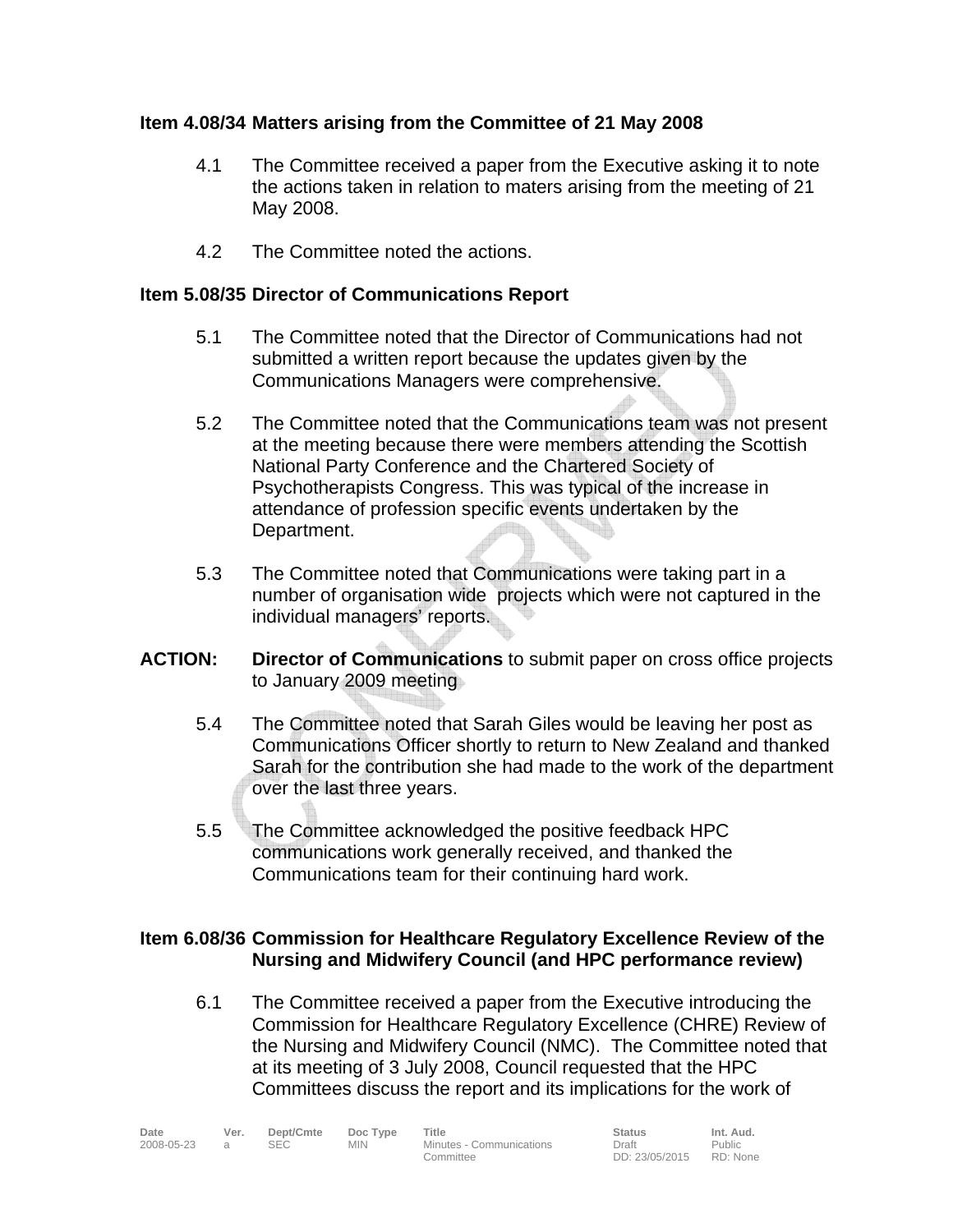HPC. The Committee was asked to agree actions to be considered by Council for prioritisation.

- 6.2 The Committee also received the CHRE review of Health Regulators, including HPC, as context to inform discussion.
- 6.3 The Committee noted that the HPC position which had been included with the report mentioned that more could be done to increasing awareness of HPC. The committee noted that this was a conclusion that had come from the opinion polling research.
- 6.4 The Committee noted that HPC had been engaging with professional bodies on media campaigns, and that this was something it would be developing further.
- 6.5 The Committee noted that, as a regulator, HPC did not aspire to a high level of public awareness, but that it should ensure that its services are<br>as accessible as possible. as accessible as possible.
- 6.6 The Committee noted that HPC managed the quality of its communication in a number of ways, for example monitoring the level of complaints about correspondence, and listening in on calls to Registrations. The committee noted that Communications had been consulted on the development of standard letters used by registrations.
- 6.7 The Committee noted that the NMC report did not have significant implications for the approach to communications at HPC and did not have any further recommendations for Council.

# **Item 7.08/37 Media coverage and campaigns report**

- 7.1 The Committee received a paper to note from the Executive providing an overview of press and campaign activities since the last meeting.
- 7.2 The Committee noted that media coverage was increasing, particularly in FtP cases. The drive to place stories in professional publications would continue in 2009, and HPC was working with an agency to identify case studies likely to be taken up by local and national press.
- 7.3 The Committee noted that the HPC adverts on Google and Yell.com and in business directories such as Yellow Pages were being renewed.

# **Item 8.08/38 Continuing professional development communications update**

8.1 The Committee received a paper to note from the Executive providing an overview of CPD communications activities since the last meeting.

| Date       | Ver. | Dept/Cmte  | Doc Type   | Title                    | <b>Status</b>  | Int. Aud. |
|------------|------|------------|------------|--------------------------|----------------|-----------|
| 2008-05-23 |      | <b>SEC</b> | <b>MIN</b> | Minutes - Communications | Draft          | Public    |
|            |      |            |            | Committee                | DD: 23/05/2015 | RD: None  |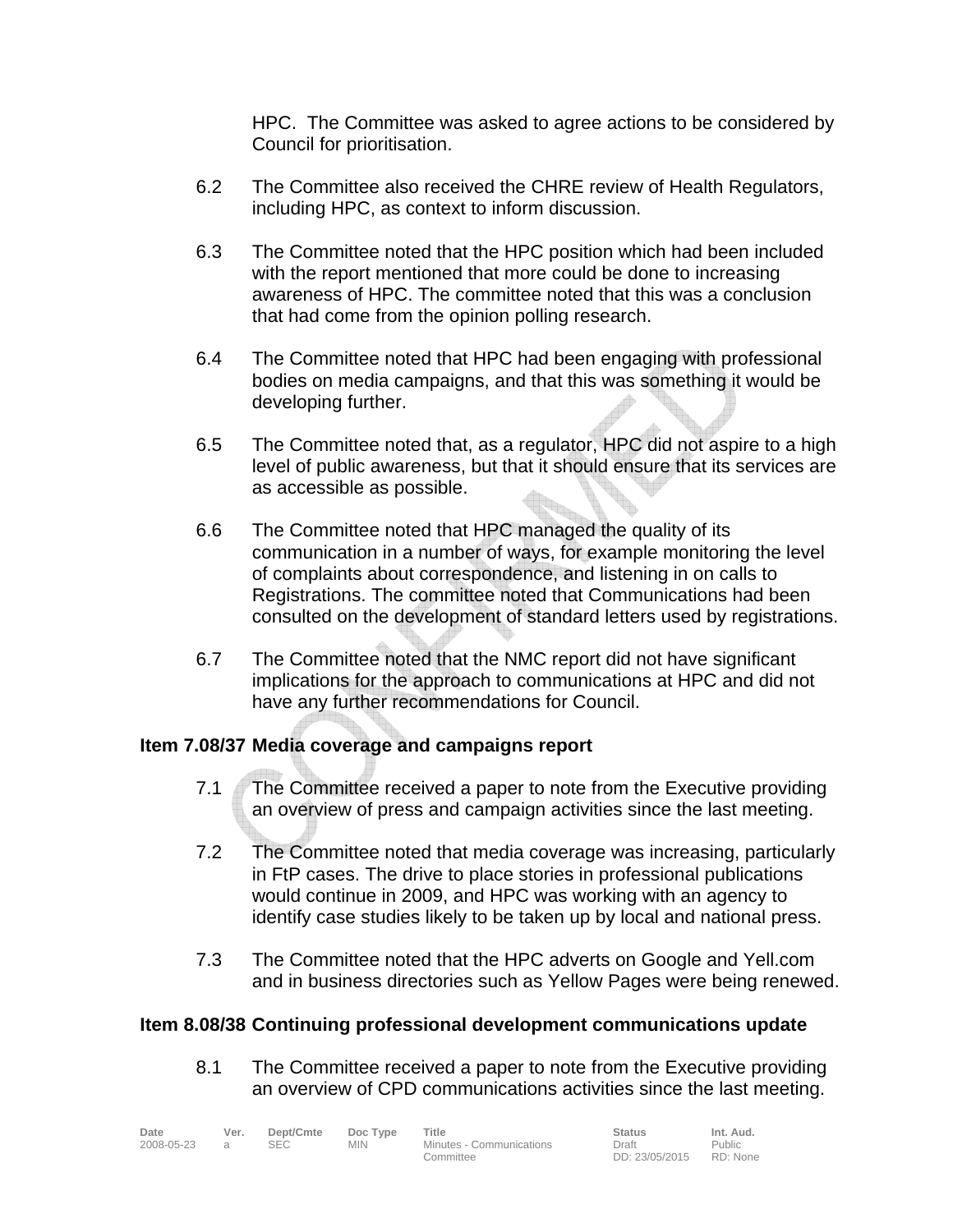- 8.2 The Committee noted that work was being done to develop teaching aids for the leaders of approved courses to inform students about HPC.
- **ACTION: CPD Communications Manager** to report to the Committee on the development of teaching aids for approved course leaders.
	- 8.3 The Committee noted that CPD report gave a clear picture of the amount of work being done, but would appreciate an overview of the strategy being followed.
- **ACTION: CPD Communications Manager** to include an outline of the CPD communications strategy in the next report to the Committee.

### **Item 9.08/39 Publications update**

- 9.1 The Committee received a paper to note from the Executive providing an overview of publications since the last Committee, noting that a new Publications Manager, Mr Jonathan Jones, had taken post during this period.
- 9.2 The Committee noted that the circulation of 'HPC In Focus' magazine for registrants had grown to around 11,000. The publication included details on all new publications produced by HPC.
- **ACTION: Publications Manager** to ensure that all Council members are included on the circulation list for 'HPC In Focus'.

### **Item 10.08/40 Events Update**

- 10.1 The Committee received a paper to note from the Executive providing an overview of the events work since the last Committee, noting that a new Events Manager, Ms Susan Carini, had taken post during this period.
- 10.2 The Committee noted that HPC was increasing its engagement with the professions. It would had been represented at 24 professional specific conferences by the end of the year, which represented a significant increase on previous years.
- 10.3 The Committee noted that the format of HPC Listening Events had been changed to make them more interactive, including workshops for attendees. Feedback from these events had been very positive.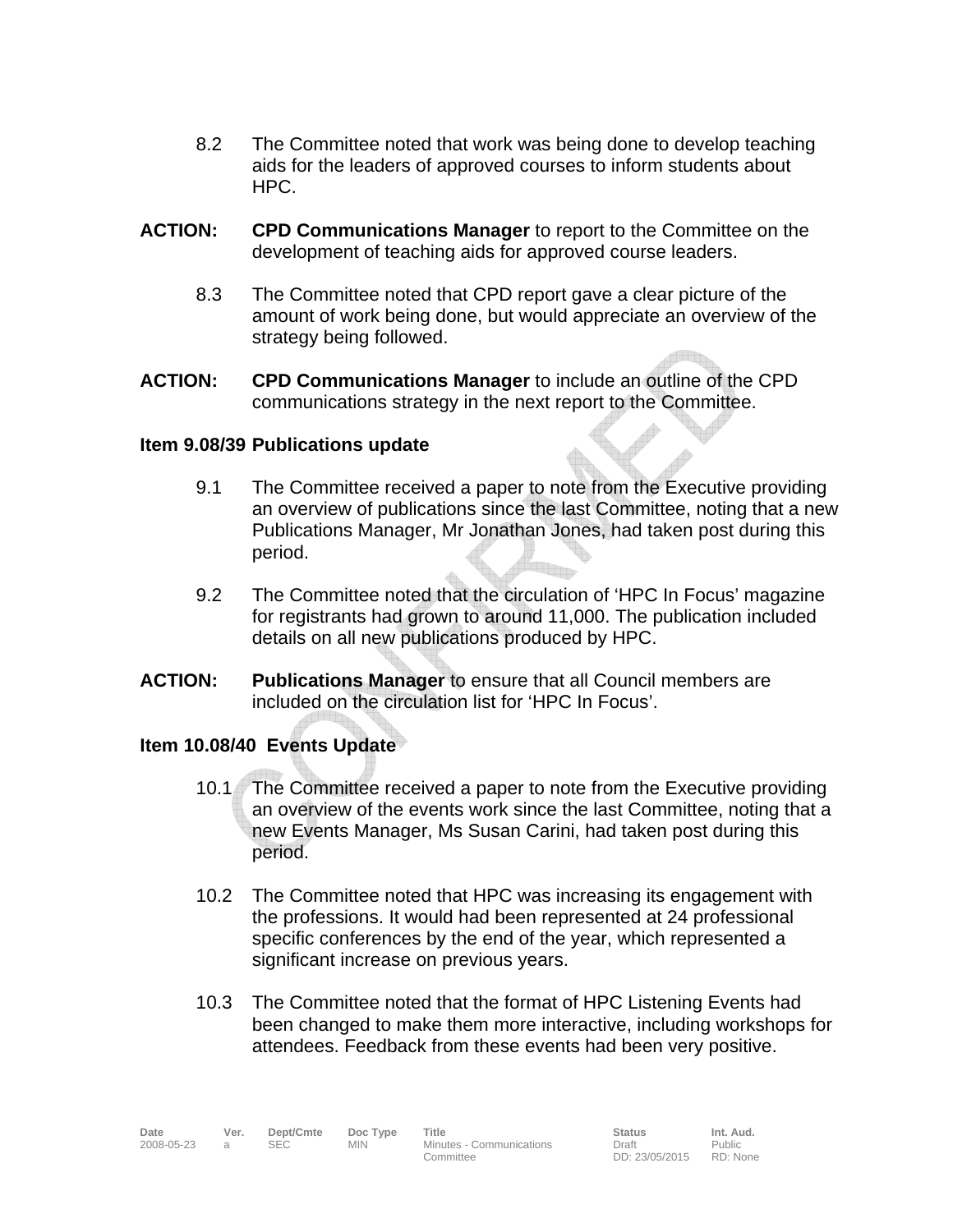10.4 The Committee noted that Listening events continued to be an extremely useful exercise in engaging with registrants.

### **Item 11.08/41 Public affairs and stakeholders report**

- 11.1 The Committee received a paper to note from the Executive providing an overview of the public affairs and stakeholder work since the last Committee.
- 11.2 The Committee noted that the Public Affairs and Stakeholders Manager was unable to attend the Committee as they were attending the Scottish National Party conference. This was the fourth party conference attended this year with the intention of building relationships with key stakeholders across the health arena. The Democratic Unionist Party Conference at the end of October would also be attended.
- 11.3 The Committee congratulated the Public Affairs and Stakeholders Manager for the outstanding achievement that their first year's work at HPC had constituted.

### **Item 12.08/42 Web Update**

- 12.1 The Committee received a paper to note from the Executive providing an overview of the activity on the HPC website and the microsite www.HPCheck.org over the last year, including the findings of a web evaluation undertaken by Research and Design.
- 12.2 The Committee noted that the use of two colours in the report had made it easy to read.

### **Item 13.08/43 Committee membership**

- 13.1 The Committee received a paper to note from the Executive informing it that Mr S Wordsworth had been appointed to the vacancy on the Committee.
- 13.2 The Committee noted the paper.

### **Item 14.08/44 Standing orders of the Committee**

- 14.1 The Committee received a paper from the Executive inviting it to take note of its Standing Orders.
- 14.2 The committee noted the Standing Orders.

| Date       |  |
|------------|--|
| 2008-05-23 |  |